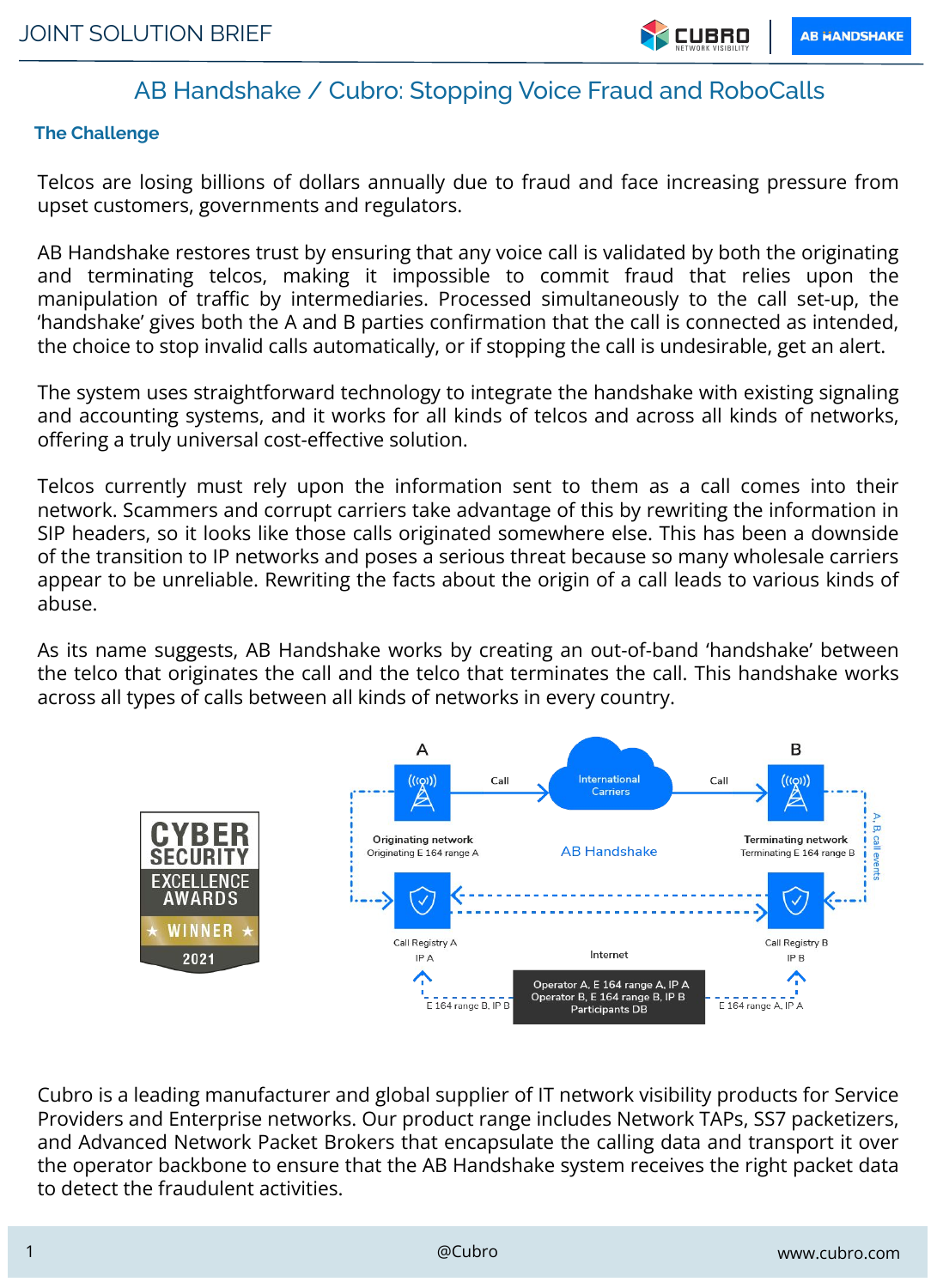## **Integrated Solution**

An overview of the solution is shown below.

The system can be installed for Mobile Network Operators (MNO), Mobile Virtual Network Operators (MVNOs), Fixed Line Operators, Virtual PBX Operators or Businesses and Apps using SIP agents.

The control plane dialog setting up the call, at both the calling and called parties, is passively captured with Network TAPs, router SPAN ports, or from GRE tunnels directly from the call servers.

These are aggregated by a Cubro packet broker, which tunnels the data to an AB Handshake server. The AB Handshake server updates the originating network's active calls data registry with a record of the A and B-numbers and the timestamp of the call.

This update will be securely and instantly communicated to the equivalent data registry maintained by the terminating network. Checking the call registries means both the originating and terminating telcos will know if there is any inconsistency in the information they have as it would occur if intermediaries are manipulating calls.

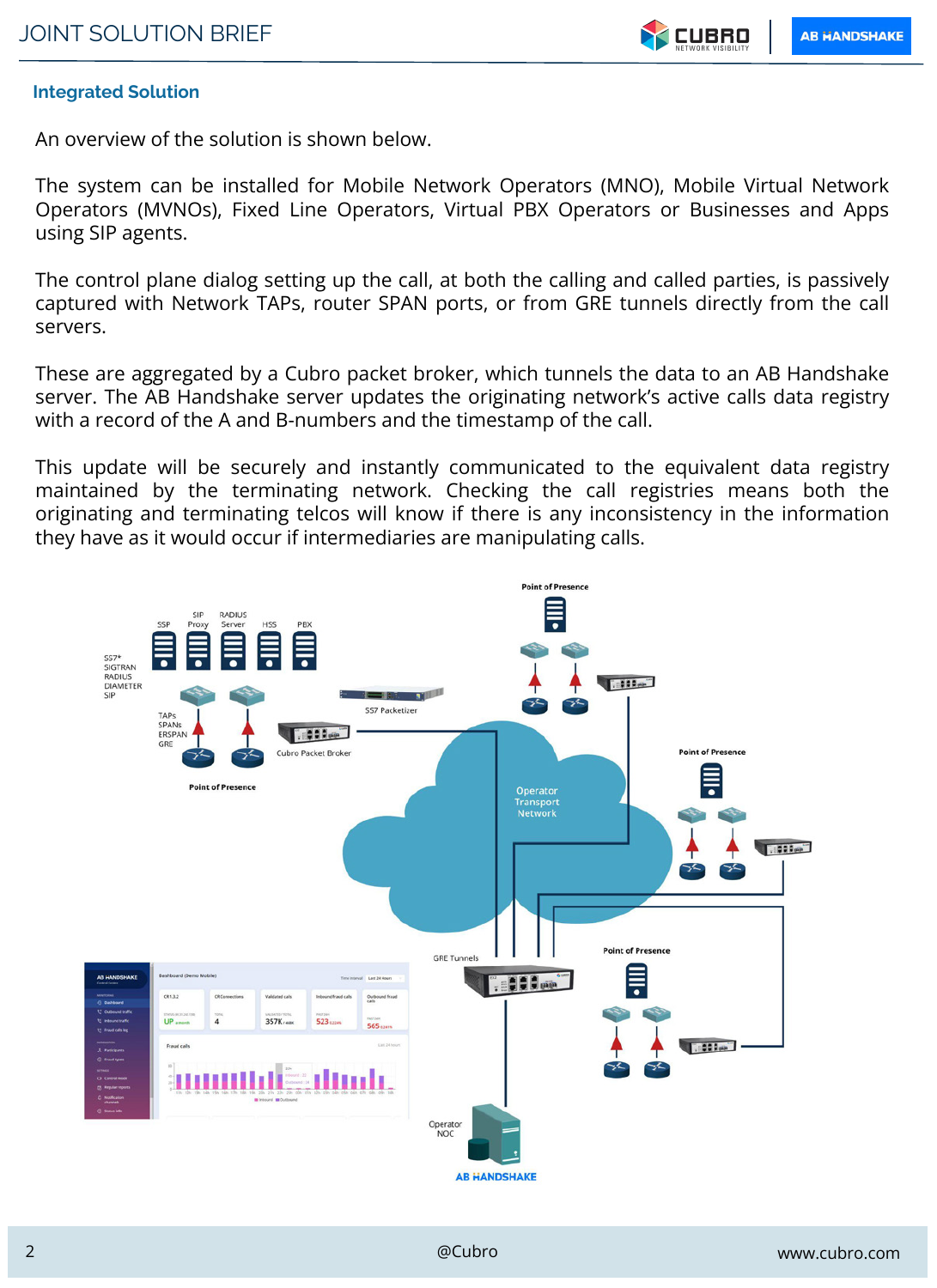**CUBRO AB HANDSHAKE** 

# **Joint Solution Market**

#### **AB Handshake solution is universal and works for:**

- **MNOs**
- **MVNOs**
- **Fixed Line Operators**
- Virtual PBX Operators<br>Businesses and
- Businesses and Apps using SIP agent

Prevents all types of fraud:

- **Robocalls**
- Interconnect bypass
- CLI spoofing
- **PBXHACK**
- Call stretching
- Short stopping
- **FAS**
- Wangiri,Wangiri2.0

### **Joint Solution Benefits**

- Works in Real Time on both IP and TDM networks
- Can be adapted to suit each telco's operational support systems without affecting the way authentication works between partners
- Attractive and affordable for all types of operators with modest hardware requirements
- Non-intrusive, with no need for network upgrades. Validation does not affect call flow
- Provides objective evidence of fraudulent call attempts to support dispute resolution and law enforcement

The AB Handshake server can observe, document, and report fraud attempts, and with the right control interfaces, (CAMEL, RADIUS, SIP) can optionally terminate fraudulent calls.

If the call is connected and an alarm is raised, then the registry data can also be fed into the telco's trouble ticketing system. Changes to routing or resolution of disputes can occur more rapidly as each telco will have reliable documented proof for handling the dispute.

| <b>AB HANDSHAKE</b><br><b>Control Centre</b> | <b>Fraud calls</b>                           |                     |                                                          |               |                                        | <b>J. Download CSV</b> |                       |
|----------------------------------------------|----------------------------------------------|---------------------|----------------------------------------------------------|---------------|----------------------------------------|------------------------|-----------------------|
| MONITORING                                   | All fraud types                              |                     | $V$ Applied rule<br>$\mathcal{L}_{\mathcal{L}}$          |               |                                        |                        |                       |
| <b>4</b> Dashboard                           |                                              |                     |                                                          |               |                                        |                        |                       |
| tt Outbound traffic                          | FRAUD TYPE                                   | NEXT HOP<br>CARRIER | <b>A-NUMBER</b>                                          |               | <b>B-MUMBER</b>                        | TIME                   | RULE<br><b>ACTION</b> |
| te Inbound traffic                           |                                              |                     |                                                          |               |                                        |                        |                       |
| <b>LE Fraud calls log</b>                    | 7 CLI Spoofing                               | Carrier 3           | 79584966676 - Demo Mobile<br>No match in remote network. | in p          | 86132048473809 - China Mobile Wireless | Dec 14.<br>11:04:30    |                       |
| <b>INFORMATION</b>                           |                                              | Carrier 1           | 79587782841 - Demo Mobile                                | $\sim$        | 1513301350540 - AT&T Wineless          | Dec 14.<br>11:04:09    | No rules              |
| 人 Participants                               | Interconnect<br>×<br><b>Bypass</b>           |                     | No match in remote network.                              |               |                                        |                        |                       |
| <b>CD</b> Fraud types                        |                                              |                     |                                                          |               |                                        |                        |                       |
| <b>SETTINGS</b>                              | <b>FAS / OTT</b><br>$\overline{\phantom{a}}$ | Carrier 0           | 79586044678 - Demo Mobile                                | $\rightarrow$ | 1513527528673 - AT&T Wireless          | Dec 14.                |                       |
| <b>CB</b> Control mode                       | bypass                                       |                     | No match in remote network                               |               |                                        | 11:03:13               | <b>Rejected</b>       |
| Regular reports                              |                                              | Carrier 2           | 79586040376 - Demo Mobile                                | $\rightarrow$ | 86155313196021 - China Unicom Wireless | Dec 14.<br>10:51:03    | No rules              |
| A Notification<br>channels                   | A CLI Spoofing                               |                     | No match in remote network.                              |               |                                        |                        |                       |
| C Status info                                | Unconfirmed<br>$\omega^{\prime}$             | Carrier 4           | 86138899165656 - China Mobile Wireless                   | $\rightarrow$ | 79014489279 - Demo Mobile              | Dec 14.                |                       |
|                                              | Calls                                        |                     | No match in remote network                               |               | $\sim$                                 | 10:50:40               |                       |
| C13.2                                        |                                              |                     | 79806992218 - Demo Mobile                                |               | 1513825723471 - AT&T Wireless          |                        |                       |
| Demo Mobile V                                | л<br>CU Spoofing                             | Carrier 3           | No match in remote network                               | $\sim$        | $\sim$                                 | Dec 14.<br>10:50:08    |                       |

# **Cubro Visibility Components**



To access the call signaling traffic, Cubro has a complete line of Fibre Optic and Copper TAPs. Cubro TAPs are transparent to the network and can attach to any cabling type.

When necessary, Cubro can Interface with TDM E1/T1 links at physical level and perform signaling translation to IP protocol, forwarding the converted IP packets to local and/or remote IP monitoring tools, through 1/10 Gb/s output interfaces.

Cubro has a range of affordable and simply managed packet brokers that aggregate, and transport all types of signaling data back to the AB Handshake server in the network operations center.